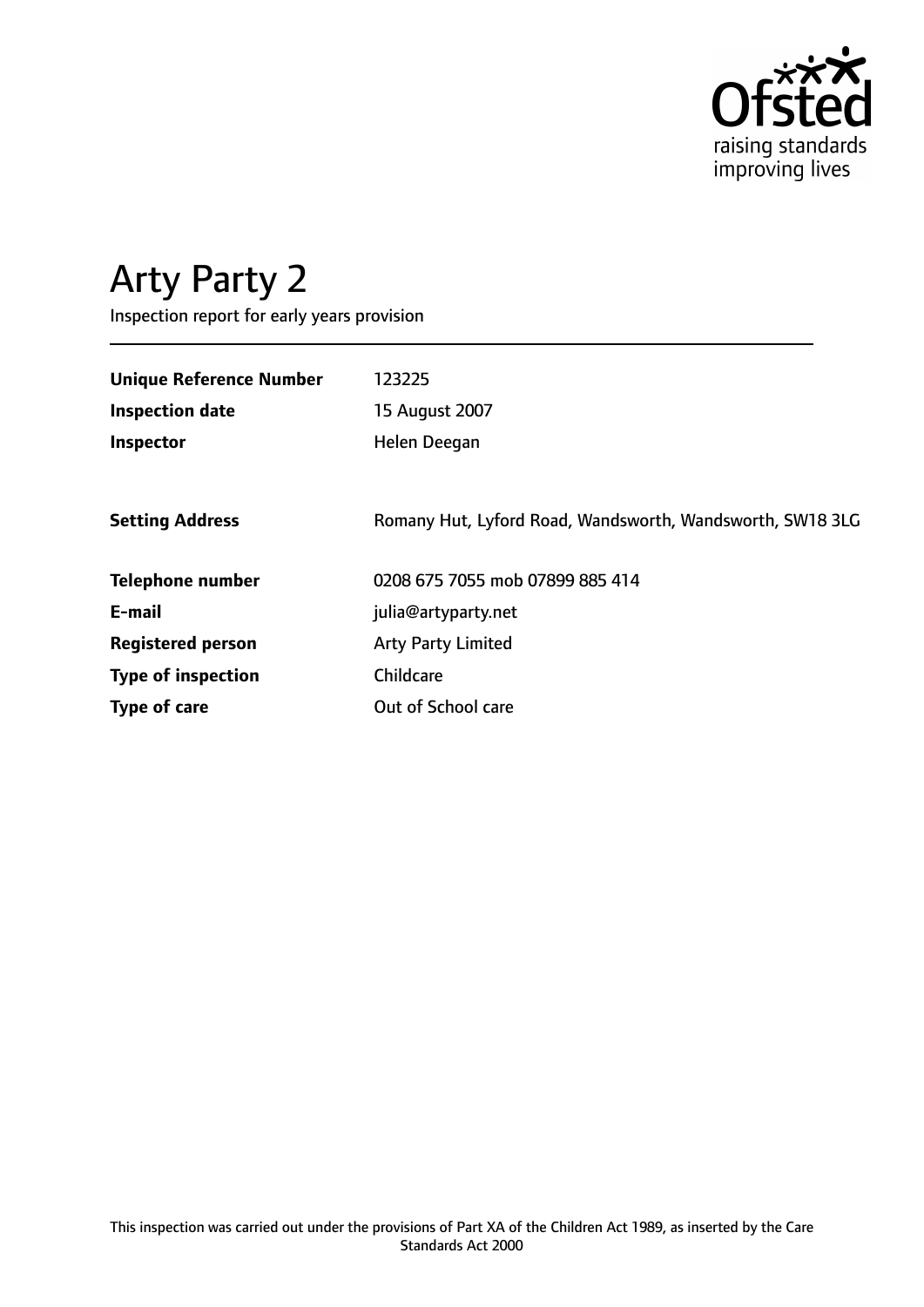### **ABOUT THIS INSPECTION**

The purpose of this inspection is to assure government, parents and the public of the quality of childcare and, if applicable, of nursery education. The inspection was carried out under Part XA Children Act 1989 as introduced by the Care Standards Act 2000 and, where nursery education is provided, under Schedule 26 of the School Standards and Framework Act 1998.

This report details the main strengths and any areas for improvement identified during the inspection. The judgements included in the report are made in relation to the outcomes for children set out in the Children Act 2004; the National Standards for under 8s day care and childminding; and, where nursery education is provided, the *Curriculum guidance for the foundation stage.*

The report includes information on any complaints about the childcare provision which Ofsted has received since the last inspection or registration or 1 April 2004 whichever is the later.

### **The key inspection judgements and what they mean**

*Outstanding: this aspect of the provision is of exceptionally high quality Good: this aspect of the provision is strong Satisfactory: this aspect of the provision is sound Inadequate: this aspect of the provision is not good enough*

For more information about early years inspections, please see the booklet *Are you ready for your inspection?* which is available from Ofsted's website: *www.ofsted.gov.uk.*

## **THE QUALITY AND STANDARDS OF THE CARE**

On the basis of the evidence collected on this inspection:

The quality and standards of the care are good. The registered person meets the National Standards for under 8s day care and childminding.

### **WHAT SORT OF SETTING IS IT?**

Arty Party 2 has been registered since 2000. It operates from a scout hut and associated grounds close to Wandsworth Common. The area is well served by public transport.

The facility offers an arts and crafts based curriculum during school holidays, which runs from 09:00 to 15:30, Monday to Friday. A maximum of 34 children attend the group, aged from four years up to 12 years. Children participate in a range of planned art activities, and also take part in group games and free play within the outdoor play area.

Children have access to the large hall, toilets and outdoor area.

Children usually attend for one week at a time, with some children attending just for a few days. The majority of children return year after year, and most children at the setting live in the local community. Parents provide their children with a packed lunch.

Six staff work with the children, four of whom hold a teaching qualification. All staff have experience of working with children and most also hold Fine Arts degrees. The manager also has a National Vocational Qualification Level 3 in Playwork.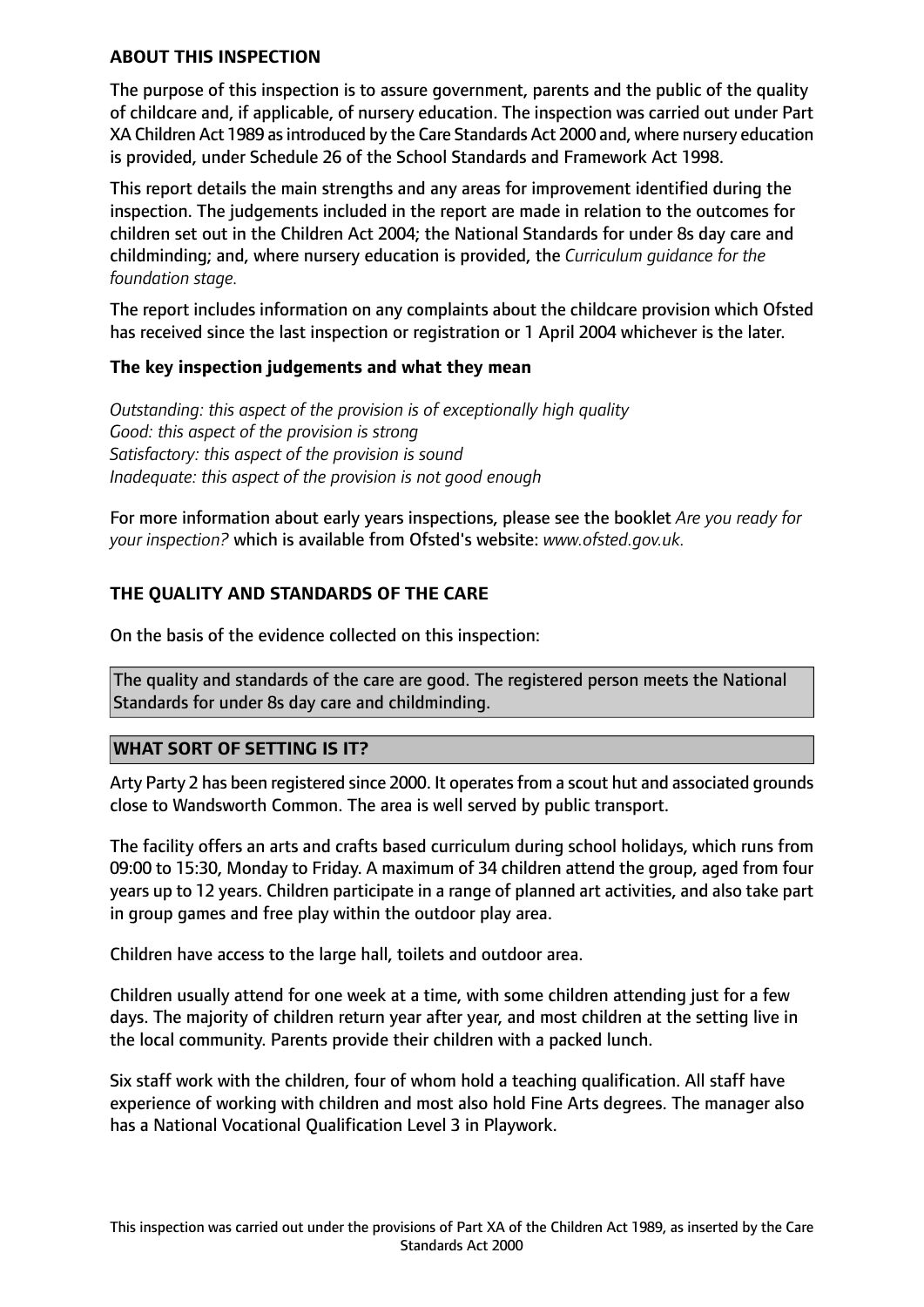## **THE EFFECTIVENESS OF THE PROVISION**

#### **Helping children to be healthy**

The provision is good.

Staff ensure that children wash hands before having their snacks and meals and after using the toilet. Liquid soap and hot air dryers are provided so that good hygiene routines are promoted and the risk of cross infection is reduced. Staff who have a first aid certificate are present at every session and accidents and medication are clearly recorded. A code of practice for infection control is displayed on the notice board and staff are familiar with the procedures. Parents are asked to keep ill or infectious children away from the setting. This helps to ensure that the unnecessary spread of infection is prevented.

Children provide their own snacks, drinks and a packed lunch. Parents pack food using ice packs to keep food fresh. A fridge is also available to ensure the safe storage of food and fresh drinks are accessible to children at all times. Therefore children's health is promoted.

Children have regular opportunities during set break times to access the spacious outdoor area. The setting primarily provides art and craft activities, therefore outdoor equipment and activities are limited. However, children enjoy outdoor playtimes and engage in physical games and exercise.

### **Protecting children from harm or neglect and helping them stay safe**

The provision is good.

Staff provide a safe environment for children. Safety gates and socket covers are in place, visitors to the setting are asked to sign in and children are supervised in the outdoor area. A high bolt on the outer gate further adds to the security. Fire exits are unblocked, evacuation procedures are displayed and regular fire drills take place so that children are familiar with the procedures to follow in the event of a fire or similar emergency.

Parents and children are warmly welcomed at the setting. Tables and art materials are set out to allow children to engage in activities as soon as they arrive. Children can easily access a wide range of good quality, neatly presented art materials which encourages their independence and allows them to make choices. They have plenty of space to sit with their friends and work on their creations.

Staff have a good knowledge of child protection issues and the procedures to follow in the event of a concern arising about a child. An appropriate child protection policy is in place and all staff are asked to read it prior to working at the setting. Information about child protection is displayed for parents so that they are aware of the staff's responsibilities. A designated member of staff has particular responsibility for child protection and is aware that clear written records of any concerns must be recorded. Children's welfare is therefore well protected.

### **Helping children achieve well and enjoy what they do**

The provision is good.

Children are happy and relaxed in the setting. They approach staff confidently to ask questions or share information with them and staff are responsive and positive, so that good relationships develop between them. Staff explain the activities that will take place, and describe the artists who have inspired the activity. Children enjoy chatting to each other while they participate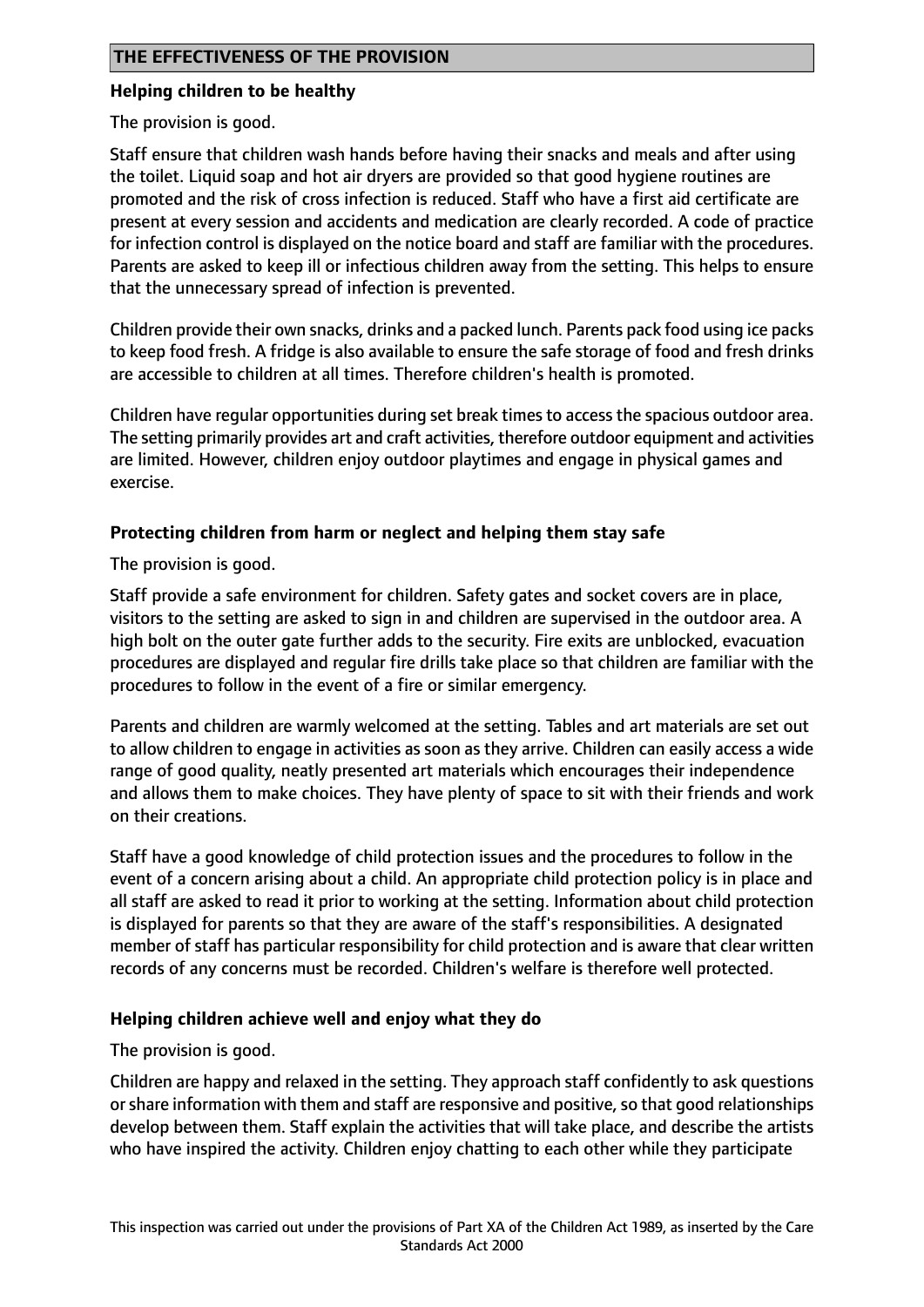enthusiastically with their art work. Parents are provided with information about the planned activities on the information leaflet. Charcoal sketches and ships in bottles made by the children are on display which shows that their art is valued. children enjoy sketching and making clay tiles, they eagerly talk of how they enjoy the group and what their favourite activities are.

## **Helping children make a positive contribution**

The provision is satisfactory.

Parents provide information about their children on the registration form including any special requirements and written permission for staff to seek emergency medical treatment. This helps to ensure that children's individual needs are met. Information for parents refers to equal opportunities but does not include special needs within the statement, therefore parents of children with learning difficulties and/or disabilities may not be aware that their children are welcome at the setting.

Staff explain the rules of the setting at the beginning of the day. This ensures that children are clear as to what is expected of them and they generally behave well. An appropriate behaviour management policy is in place, however not all staff are familiar with it. Therefore they may not always be consistent in managing instances of unwanted behaviour.

A parents notice board is used to display policies and other important information. An information leaflet is used to inform parents about the themes and planned activities. Staff talk to parents at the beginning and the end of the day and use the mobile phone to contact parents during the day if necessary. Parents are therefore well informed about the setting and how their children have been.

## **Organisation**

The organisation is good.

The provider ensures that staff are vetted and suitable to work with children when they employ them. Most staff have fine arts qualifications and the group leader also has a play work qualification. Staff to child ratios are maintained at all times and suitable arrangements for providing cover when staff are unavailable are in place.

The hall and equipment are well organised ready for children to safely engage in activities on their arrival. All of the required documents, policies and procedures are in place. Records are appropriately maintained and up to date which supports the safe running of the setting. The setting meets the needs of the range of the children for whom it provides.

### **Improvements since the last inspection**

At last inspection the provider was asked to ensure that tripping hazards were removed from the entrance to the garden. All potential tripping hazards have now been removed.